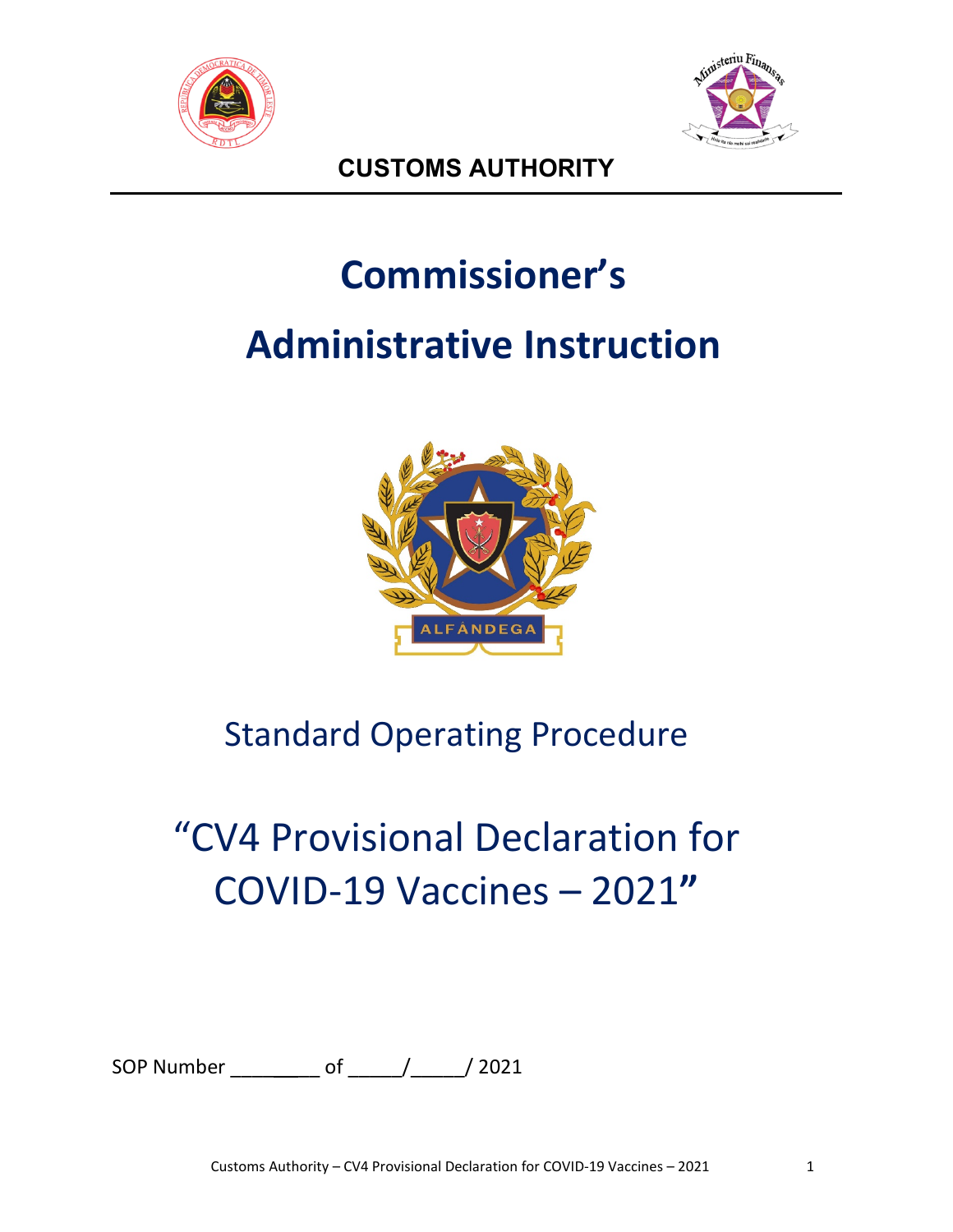#### **1. Standard Operating Procedure (SOP) Title**

This SOP will be officially titled: *"CV4 Provisional Declaration for COVID-19 Vaccines– 2021".*

#### **2. Scope**

The provisions and associated annexes contained within this SOP are only to be utilized for the importation of novel coronavirus (2019-nCoV) related vaccines (herein referred to as "COVID-19 vaccines"). No other commodities shall be declared or processed using provisions contained within this SOP.

#### **3. Authorization**

This SOP is issued by the Commissioner of the Customs Authority (herein referred to as Customs), in accordance with the following provisions of the Customs Organic Law, Decree Law 2/2020:

a) Article 9, Customs Authority Commissioner, paragraph (1c) allows the Commissioner to: *"approve the administrative rules and/or instructions necessary for the operation of the Customs Authority, including the application of Customs legislation".*

#### **4. Objectives of this SOP**

The objectives of this SOP are to provide clear instructions on:

- a) Who is responsible for applying the provisions contained within this SOP;
- b) Processes that must be followed; and
- c) Minimizing opportunities for procedural abuse or malfeasance.

#### **5. International Standards**

Notwithstanding other standards which may apply, Customs has taken into account the following specific international standards:

• World Customs Organization Resolution of the Customs Co-operation Council on the Role of Customs in Facilitating the Cross-Border Movement of Situationally Critical Medicines and Vaccines (December 2020);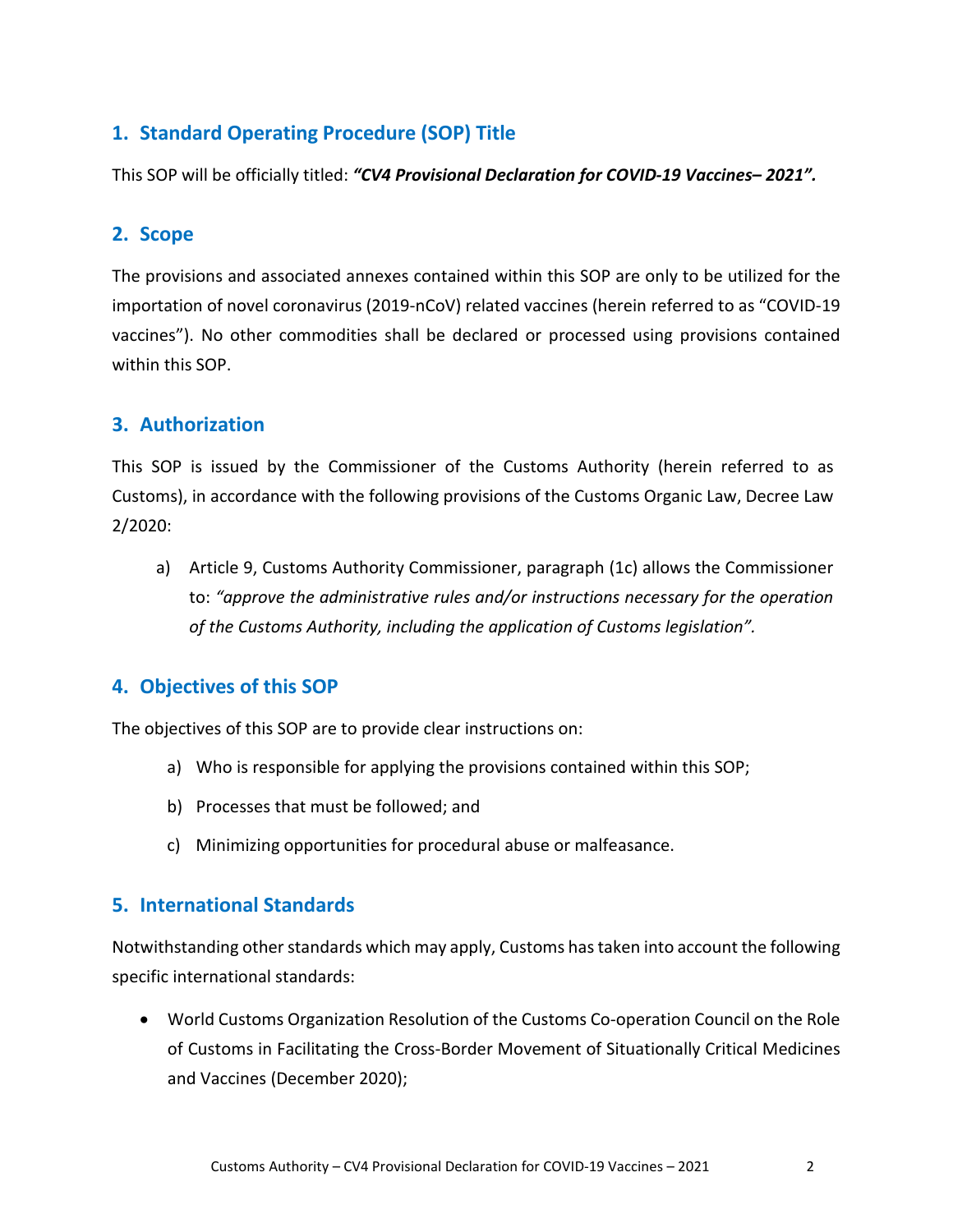- Customs Convention on Containers, 1972, with regard to the Customs treatment of containers (including specialized containers) used for the transportation of situationally critical medicines and vaccines; and
- Annexes 9 and 17 to the International Civil Aviation Organization's (ICAO) Chicago Convention.

#### **6. When this Procedure Applies**

The provisions and associated annexes contained within this SOP apply to the initial processing and clearance of all COVID-19 vaccines imported into Timor-Leste.

#### **7. Procedure Owner(s)**

The owner of this procedure is the National Director Customs Compliance Management in coordination with the National Director of Operations, who are responsible for:

- a) The implementation and standardized application of all the provisions in this SOP, in all relevant Customs areas nationally and regional border posts;
- b) Ensuring that all officers have access to a written copy of this SOP;
- c) Ensuring that all officers receive appropriate training in the content of this SOP at the relevant level;
- d) Taking corrective measures in case the provisions contained within this SOP are not followed strictly as described; and
- e) Proposing to the Commissioner, any changes or amendments to this SOP when operational circumstances so demand.

#### **8. Changes**

Any changes to this SOP and any associated annexes must be approved and signed by the Commissioner. Once approved, the updated SOP must be circulated to employees prior to any changes taking effect.

#### **9. Enforcing this SOP**

All employees shall apply and enforce this procedure, as per the following laws: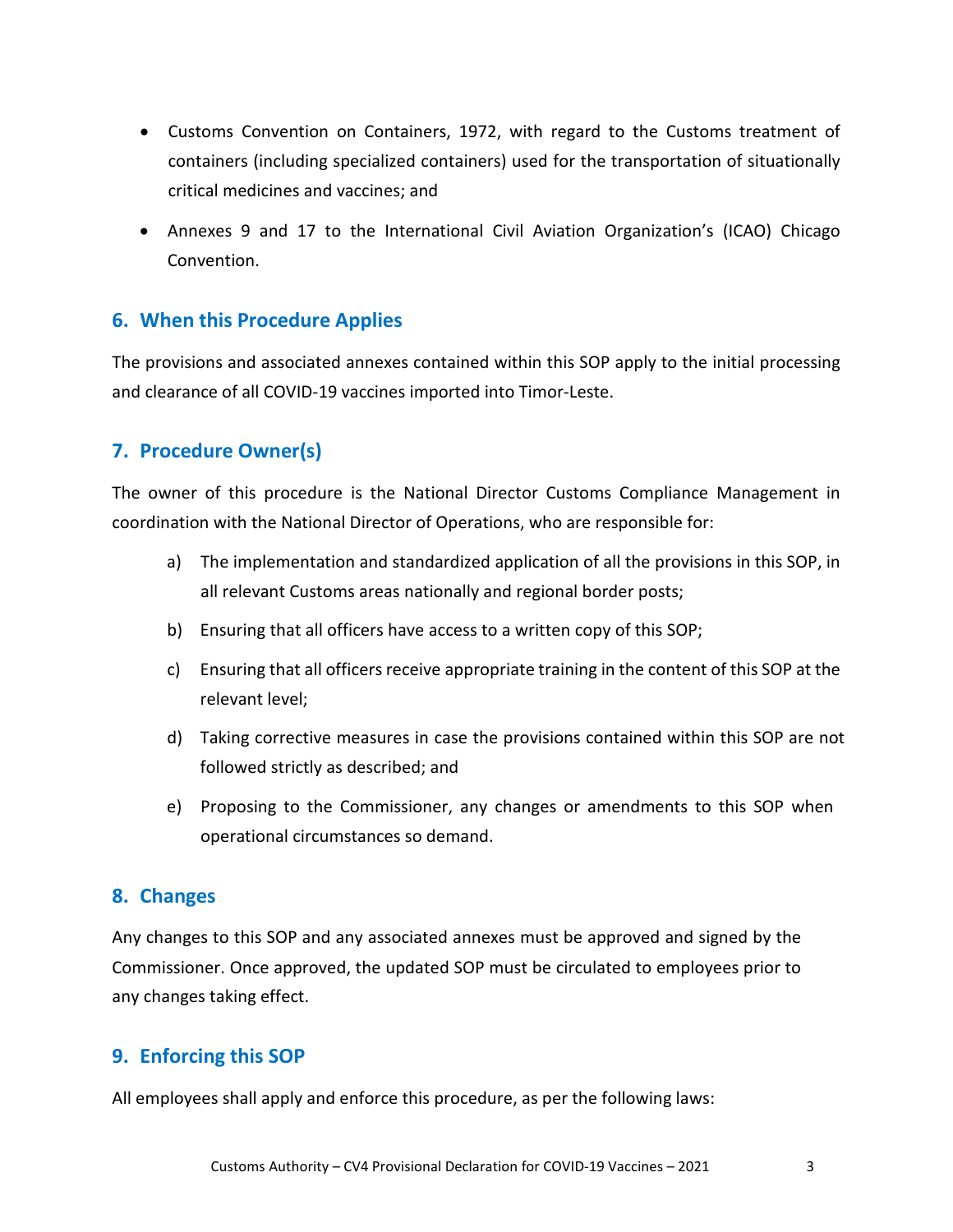- a) Organic Structure of the Customs Authority, Decree Law 2/ 2020;
- b) Customs Code, Decree Law 14/ 2017;
- c) Public Service Statute, Law No. 8/ 2004, Article 40 (2c); and
- d) Public Service Statute, Law No. 8/ 2004, Article 43.

#### **10. Provisions of this SOP**

The following provisions must be followed and complied with when importing COVID-19 vaccines into Timor-Leste using the CV4 Provisional Declaration for COVID-19 Vaccines (herein referred to as the CV4 declaration):

- 1. The CV4 declaration is compliant with provisions contained within Article 172 (Provisional Release) of the Customs Code, Decree Law 14/2017. A copy of this article is available at **Annex 1**.
- 2. When importing COVID-19 vaccines into Timor-Leste, the CV4 procedure (DAU) must be utilized in all cases. A process diagram is available at **Annex 2**.
- 3. Customs shall cooperate and coordinate with relevant government agencies, in particular health authorities, and supply chain stakeholders, so that facilities, security arrangements and border processes are ready prior to the arrival of COVID-19 vaccines.
- 4. All CV4 declarations must be processed electronically within the ASYCUDA World (AW) electronic system by a suitably approved customs broker or agent (herein referred to as the declarant).
- 5. All CV4 declarations must be registered within AW prior to the goods entering the territory of Timor-Leste.
- 6. When completing the CV4 declaration in AW the declarant must enter the following details:
	- a) Exporter name
	- b) Importer name
	- c) Broker name
	- d) Office of Entry (Airport or Seaport)
	- e) Quantity/number of Vaccines/Packages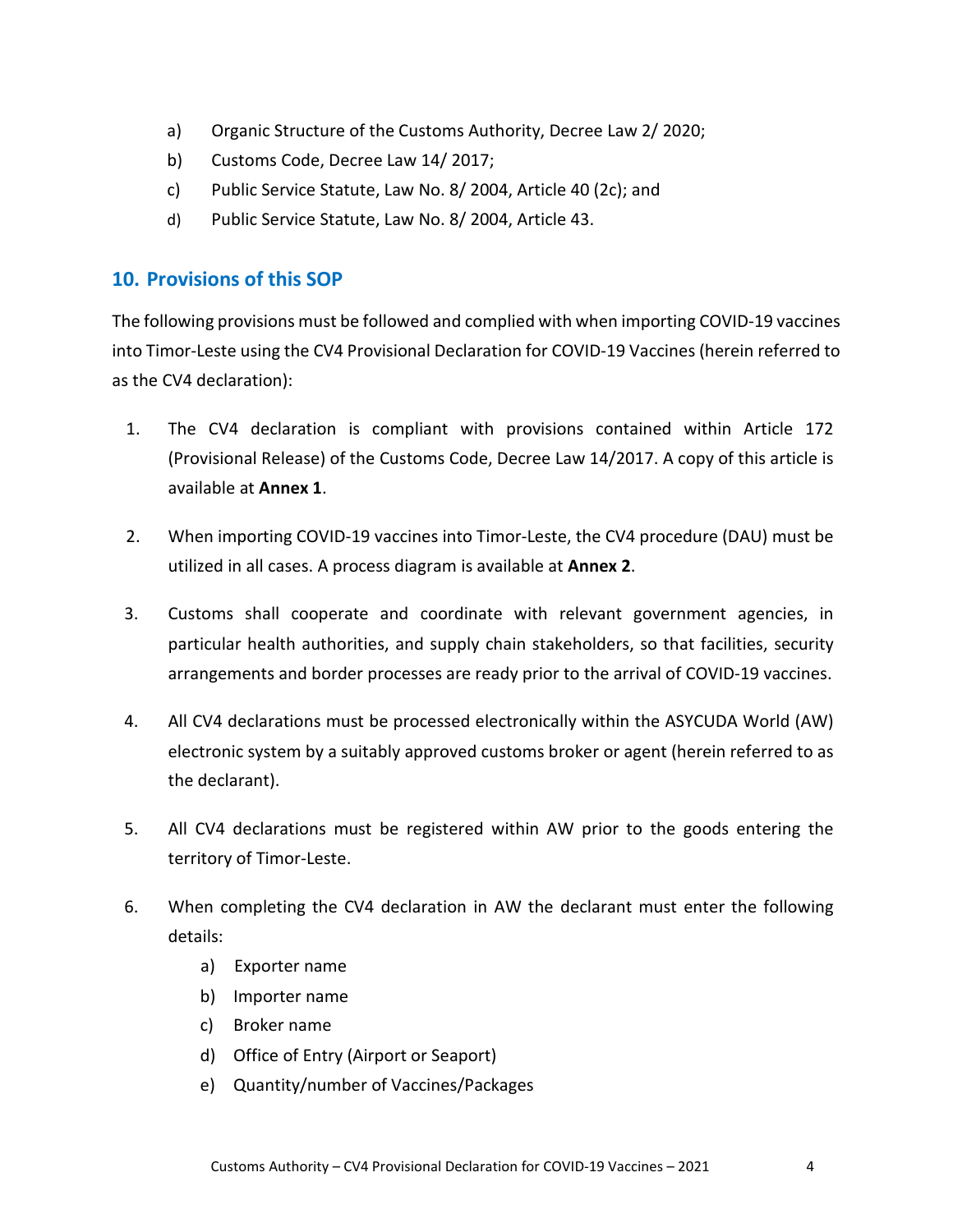- f) Type of Packages
- g) Country of origin
- h) Currency (total invoice) (zero if donation)
- i) Gross/Net Mass
- j) Description of Goods
- 7. The declarant must present a physical-copy of the registered and assessed CV4 declaration, and a copy of a supporting document which confirms details contained within this declaration. This may include an invoice, packing list, or any other relevant commercial document or shipment advice. These documents must be presented to Customs at Dili International Airport at least one (1) hour prior to when the consignment arrives into the territory of Timor-Leste.
- 8. The declarant must confirm to Customs the date, time and flight information of any anticipated CV4 declarations as soon as practicable, and in advance of any consignments entering the territory of Timor-Leste.
- 9. Customs shall allocate at least one (1) member of staff to assist declarants, or any other stakeholder connected with the consignment, so as to ensure there are no unnecessary delays incurred with the clearance of the goods.
- 10. Customs shall undertake a visual inspection of the shipment to confirm the number of packages matches the number of packages shown on the CV4 declaration, and any associated invoice or packing list.
- 11. Under no circumstances shall Customs open any COVID-19 vaccine packages or transportation containers.
- 12. Customs shall ensure that inspections by other government agencies are coordinated with Customs, and undertaken at the same time as any Customs related controls. In the unlikely event that an inspection is deemed necessary, Customs shall perform a nonintrusive inspection to the extent possible.
- 13. Customs reserves the right to take appropriate measures to prevent organized criminal organizations from exploiting the situation, and to address the threat posed by illegal products in the cases of dangerous, sub-standard or counterfeit medicines and vaccines.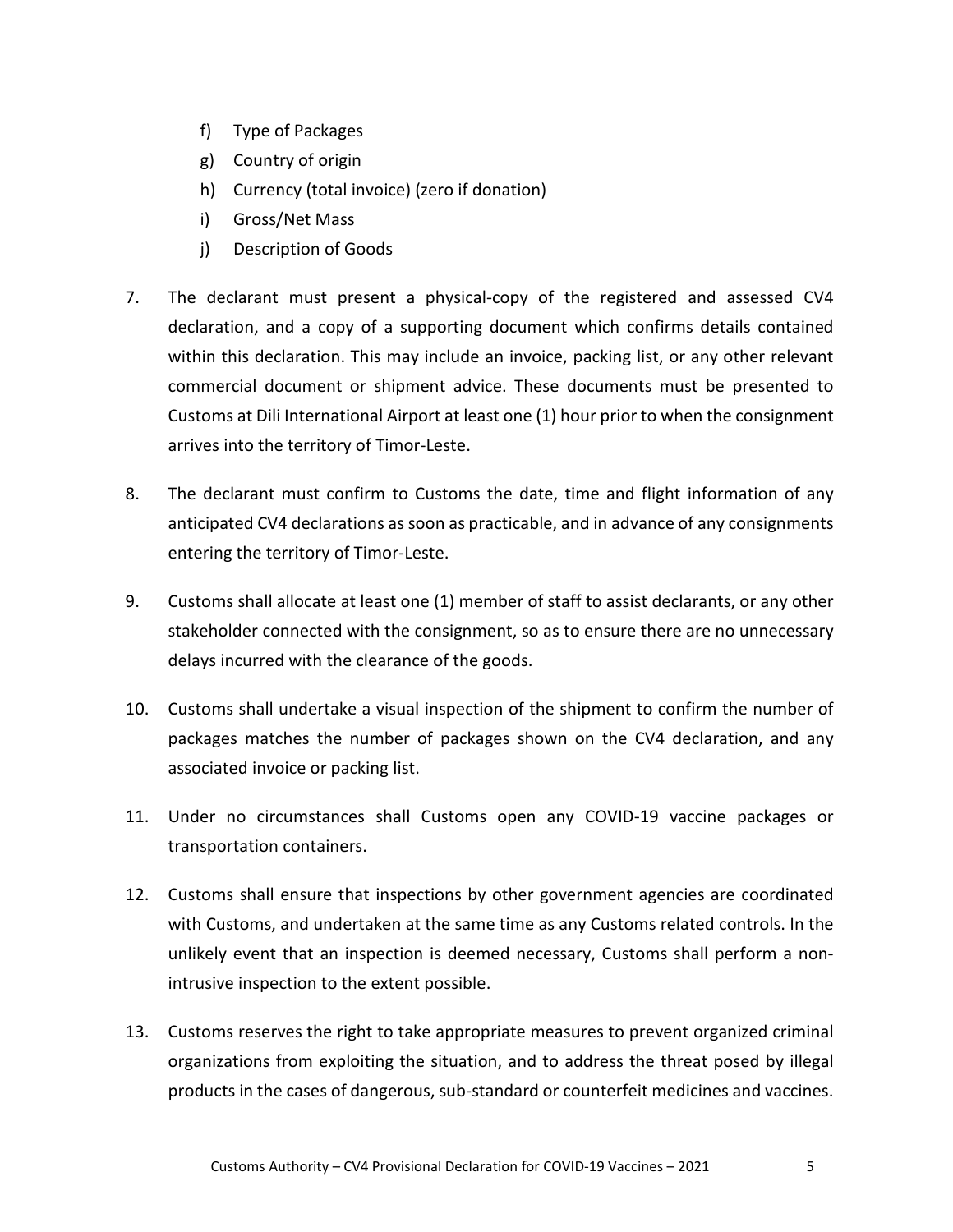- 14. Customs shall implement and apply measures, such as those contained in the Customs Convention on Containers, 1972, with regard to the Customs treatment of containers (including specialized containers) used for the transportation of situationally critical medicines and vaccines.
- 15. Once COVID-19 vaccines have been cleared and released by Customs, declarants will have up to 30 (thirty) business days, from the date of the CV4 declaration, to lodge a full import declaration (herein referred to as an IM4 declaration). In doing so, declarants must follow the established IM4 declaration procedure in its entirety. Failure to do so may result in Customs issuing a fine, penalty or any other relevant remedial action.
- 16. When lodging the IM4 declaration within AW, the declarant must include the registration number of the CV4 declaration within box number 44 of the DAU. This will ensure that the CV4 declaration is acquitted within AW.
- 17. No "Exit Note" will be issued when processing the IM4 declaration, as the goods will already have been released under the CV4 declaration procedure.
- 18. To assist relevant stakeholders, a practical check-list which provides general guidance, is available at **Annex 3**.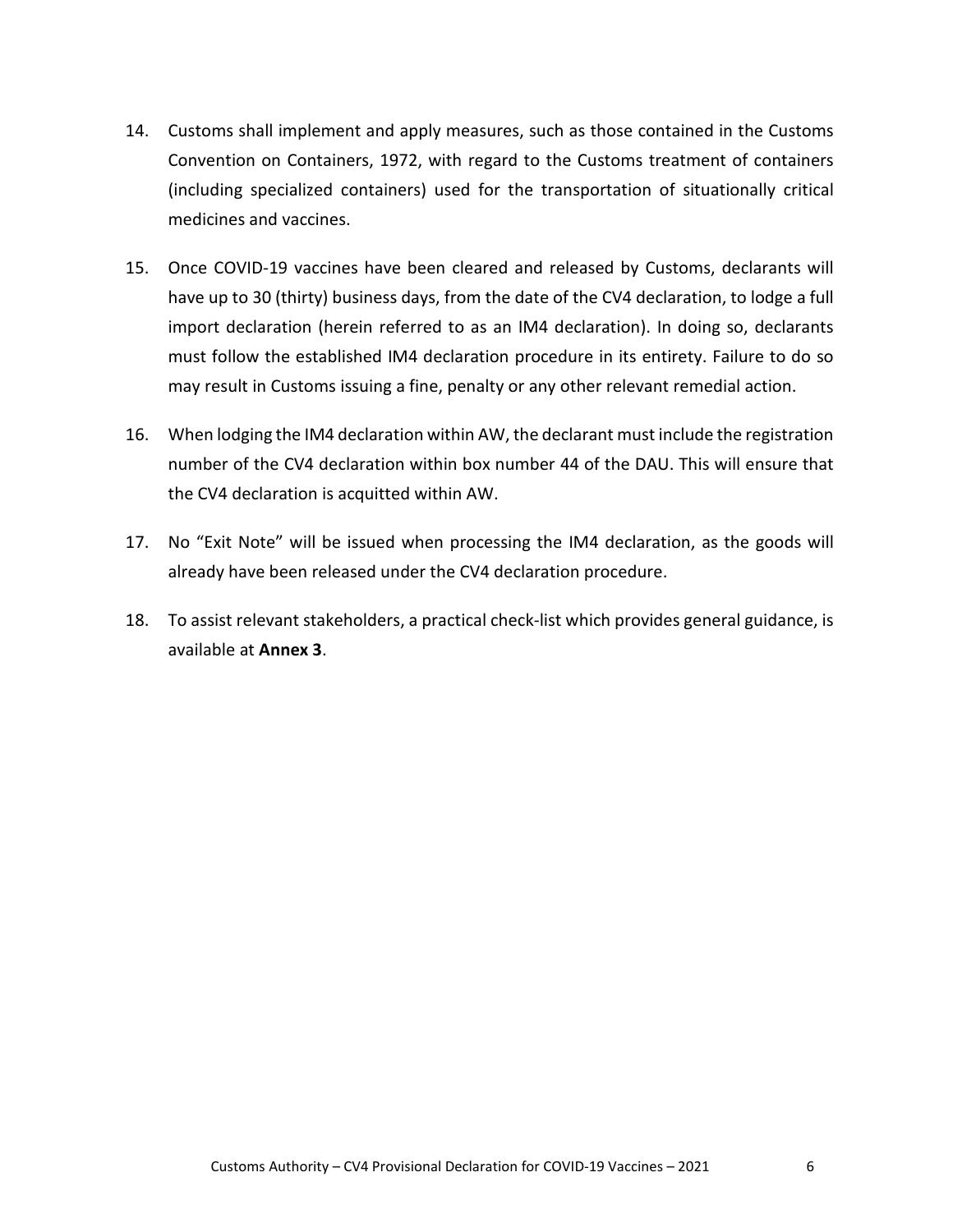#### **10. Commissioner's Approval, Directives and Dissemination**

By virtue of Article 9 (1c) of Decree Law 2/2020 that allows the Commissioner to: *"approve the administrative rules and/or instructions necessary for the operation of the Customs Authority, including the application of Customs legislation"*, I hereby:

- a) **Approve** this Standard Operating Procedure (SOP) titled, "CV4 Provisional Declaration for COVID-19 Vaccines – 2021;
- b) **Direct** that this SOP be communicated to all relevant CA employees, and for all CA employees to implement, apply and enforce all parts of this SOP as described; and
- c) **Direct** that this SOP shall come into effect the day after the signed date below.

Signed on the….………………………………….day of ……..………………......... 2021

………………………………………………………………

**Jose Abilio**

Acting Commissioner

Customs Authority *(official Customs seal)*

Timor-Leste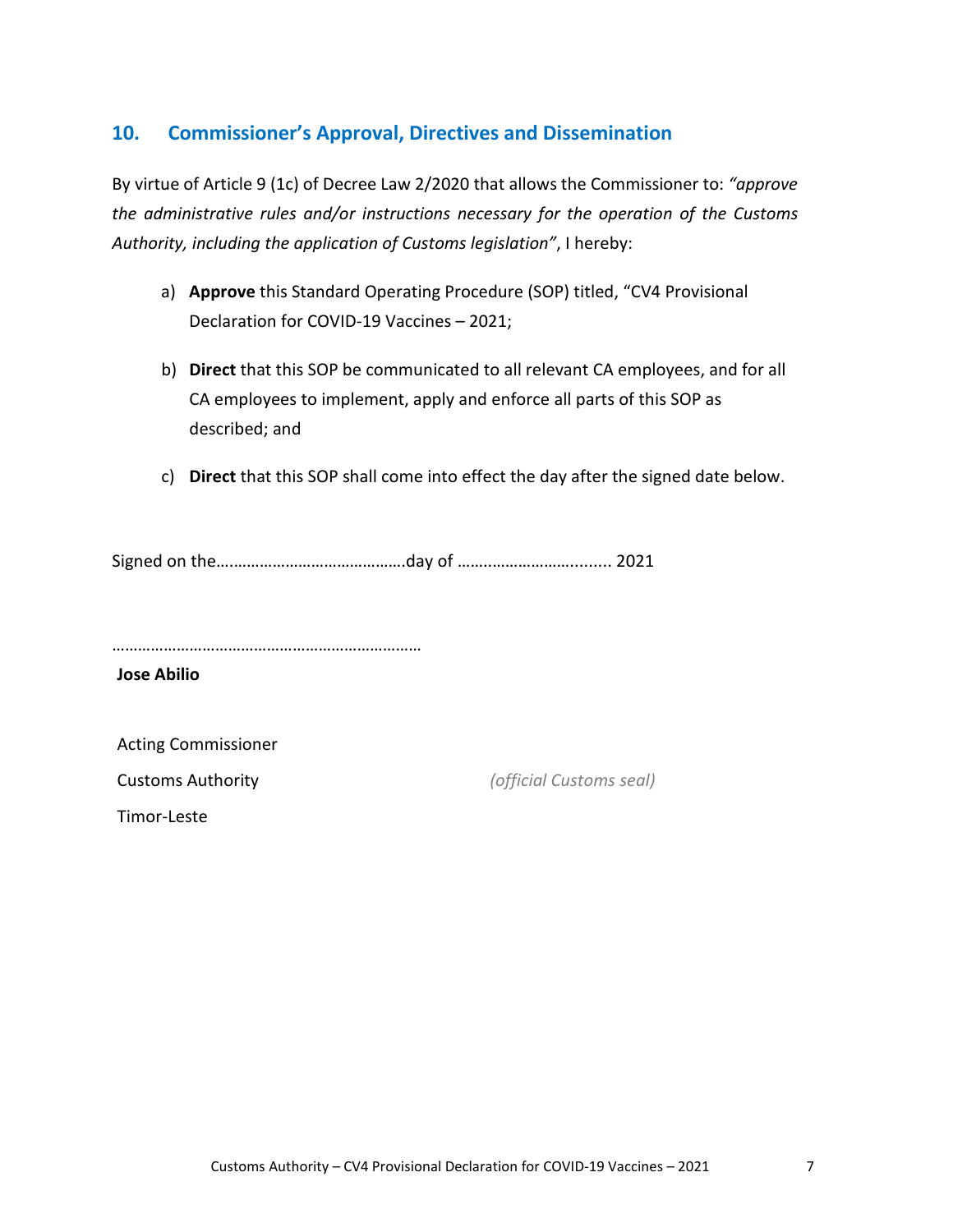#### **11. Amendments Record**

| <b>SOP Approval Date</b> | Version Number   Developer(s) Name  |
|--------------------------|-------------------------------------|
|                          | v.1 (version one) Customs Authority |

#### **11.1 Amendments**

| Date Approved by<br><b>Commissioner</b> | <b>Version</b><br><b>Number</b> | Developer(s) name | Reviewer(s) name |  |
|-----------------------------------------|---------------------------------|-------------------|------------------|--|
|                                         |                                 |                   |                  |  |
|                                         |                                 |                   |                  |  |
|                                         |                                 |                   |                  |  |
|                                         |                                 |                   |                  |  |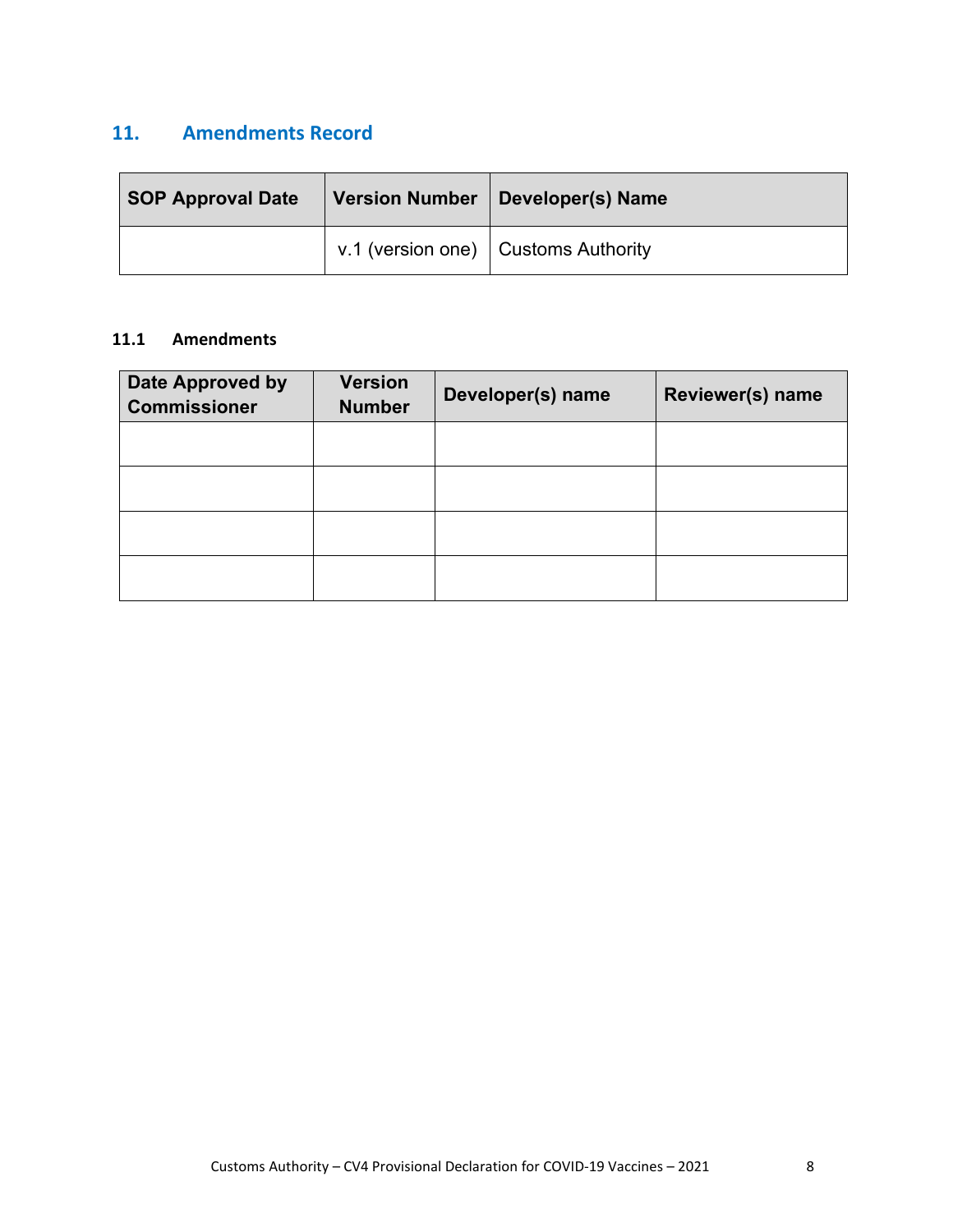#### **Annex 1: Article 172 (Provisional Release)**

#### **Customs Code, Decree Law 14/2017**

#### **Chapter II - Simplified Procedures - Article 172 (Provisional Release)**

- 1. Without prejudice to the conditions set out in the following paragraph, Customs may authorize the release of goods prior to the settlement of customs duties and other charges, on the basis of a simplified declaration.
- 2. The release of the goods referred to in the previous paragraph shall be subject to:
	- a) The presentation of a declaration, containing at least the information necessary for the identification of the goods, in the form stipulated by the Director General;
	- b) The provision of a bank guarantee, in accordance with the form and at such amount as the Customs may determine sufficient to ensure payment of customs duties and other charges payable on the goods; and
	- c) The determination by Customs that goods are not goods whose import or export, as the case may be, is prohibited by law and that any license, permit, or other authorization required by law has already been obtained.
- 3. The declarant shall, within the period stipulated after release of the goods, provide an additional declaration containing the additional details necessary to complete the customs declaration in light of the customs procedure involved.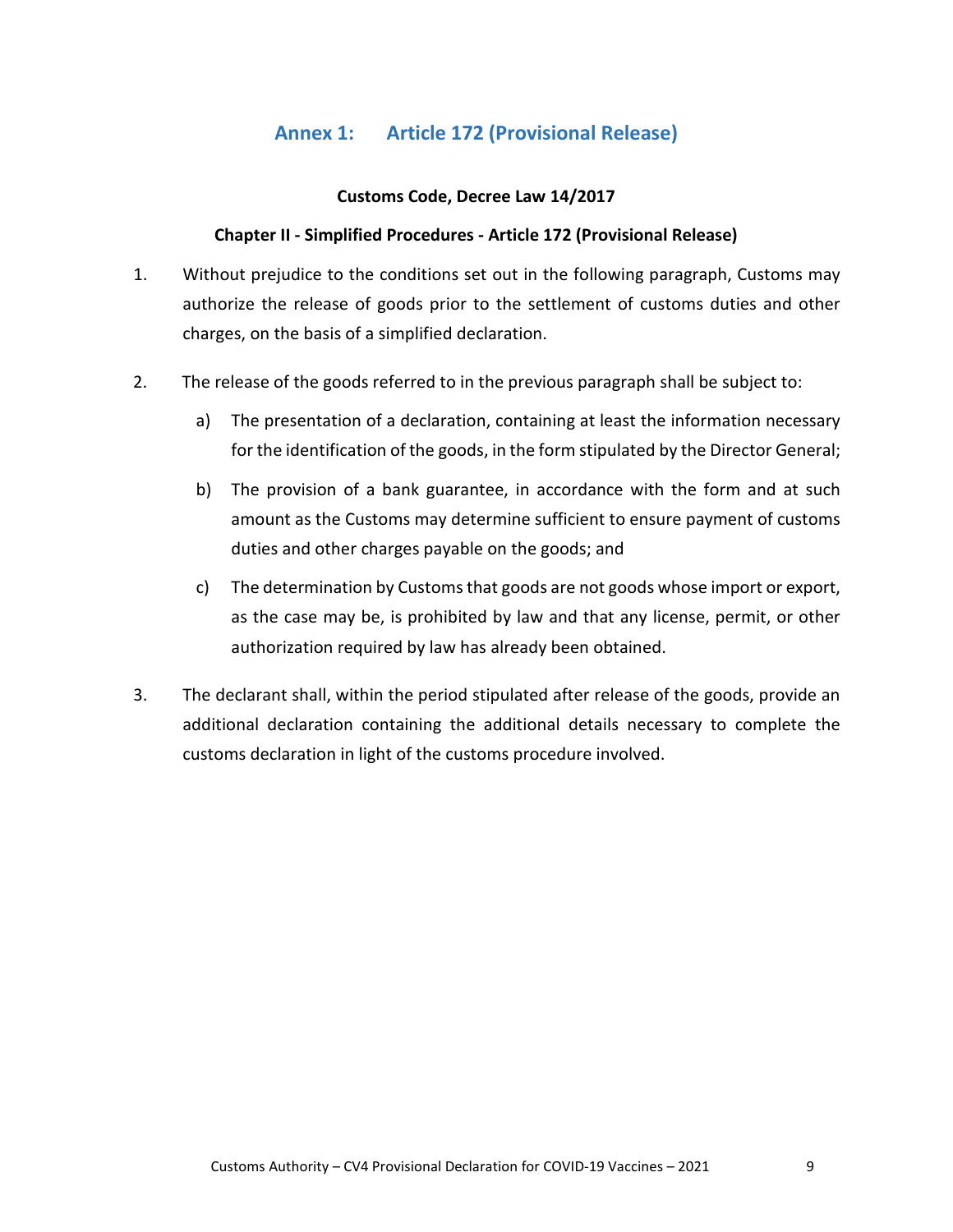#### **Annex 2: Procedure Diagram**



\* DAU refers to the declaration